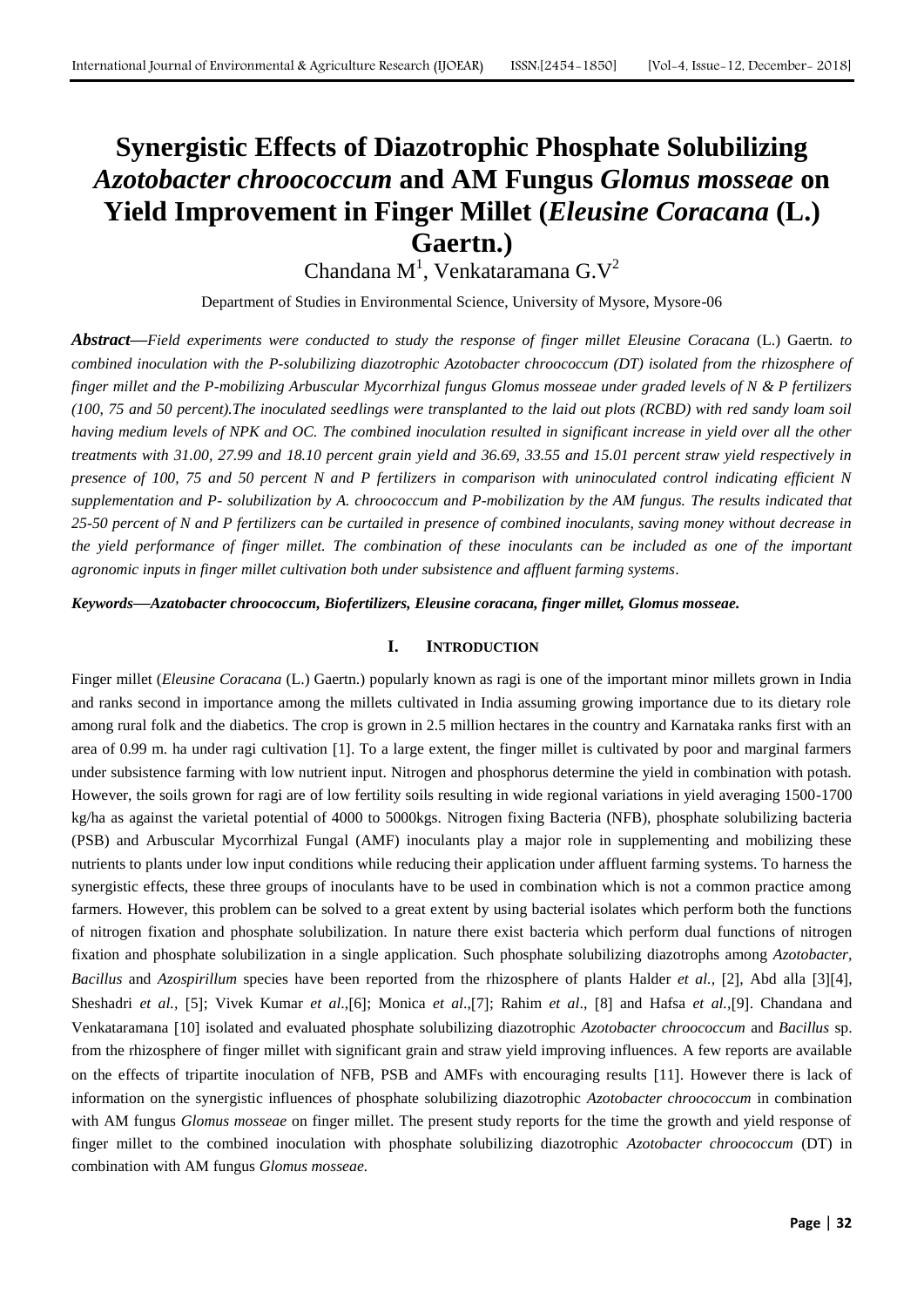### **II. MATERIAL AND METHOD**

The field experiments were conducted at the campus of M/s. Chaitra Biofertilizers and Chemicals (P) Ltd., Mysore, Karnataka, India during 2016-2018 using the finger millet variety MR1 under irrigated condition. The experiment was laid out randomized complete block design with three replicates per treatment. Each plot was 2 x 1 m size. The recommended fertilizers are NPK 100:50:50 kg/ha. There were 12 treatments and all the treatments received 10 tons of farmyard manure and full dose of potash fertilizer (50 kg/ha) while N & P fertilizer dosage varied (100, 75, 50 percent/ha) depending on the treatments. *A. chroococcum* (DT) having the dual trait of nitrogen fixing and phosphate solubilization, isolated from the rhizosphere of finger millet and evaluated under pot culture conditions (unpublished) was used in comparison with uninoculated control. The lignite based inoculant of *A. chroococcum* (DT) was used at 25gm/kg seeds with carboxy methyl cellulose as sticker. The treatments imposed are given in the table 1.

The treated seeds were sown in nursery trays with cavities and irrigated on daily before transplantation to the field. Prior to sowing, the potting material (sterilized cocopith) was inoculated with one gram of *G. mosseae* inoculum containing 20 spores/gm of carrier material depending on the treatment imposed. Care was taken to avoid cross contamination. The 20 days old seedlings were transplanted along with the soil holding the seedlings in the nursery tray cavities, to the holes made in the soil at 22.86 x 15.24cms spacing in each plot. The plots were irrigated once in 8-10 days depending on the rains received. Data on plant height and number of productive tillers were collected on  $90<sup>th</sup>$  day selecting 8 plants/replicate avoiding the boarder rows. Harvest was made on 120<sup>th</sup> day from each replicate on whole plot basis avoiding the boarder rows. Grain weight/earhead, grain and straw yield were collected after sun drying till a constant weight was obtained. Yield per hectare was calculated. The data was statistically analyzed following the method developed by Sundaraj *et al.*,[12].

# **III. RESULTS AND DISCUSSION**

The results obtained on the response of finger millet to combined inoculation with the phosphate solubilizing diazotrophic *Azotobacter chroococcum* (DT) and phosphate mobilizing AM fungus *Glomus mosseae* are presented in the table 1. Significant differences were recorded on the following parameters studied.

# **TABLE 1 RESPONSE OF FINGER MILLET TO DUAL INOCULATION WITH P SOLUBILIZING DIAZOTROPHIC** *AZOTOBACTER CHROOCOCCUM* **(DT) AND AM FUNGUS** *GLOMUS MOSSEAE* **UNDER FIELD CONDITIONS (AVERAGE DATA OF FOUR HARVESTS)**

| <b>Treatments</b>                       | <b>Plant height</b><br>$cm$ ) | No. of<br><b>Productive</b><br><b>tillers</b> | Grain weight/<br>Earhead (gm) | <b>Grain</b><br>yield/ha<br>$\left(\mathbf{kg}\right)$ | <b>Straw</b><br>yield/ha (kg) |
|-----------------------------------------|-------------------------------|-----------------------------------------------|-------------------------------|--------------------------------------------------------|-------------------------------|
| T1 Uninoculated control - $100\%$ N & P | 112                           | 4.25                                          | 4.53                          | 3890                                                   | 8947                          |
| T2 75% N & P                            | 99                            | 4.17                                          | 3.84                          | 3210                                                   | 7704                          |
| T3 50% N & P                            | 70                            | 4.13                                          | 2.88                          | 2380                                                   | 5712                          |
| T4 100% N & P + $Ac$ (DT)               | 121                           | 4.30                                          | 5.15                          | 4429                                                   | 10629                         |
| T5 75% N & P + $Ac$ (DT)                | 108                           | 4.28                                          | 5.00                          | 4280                                                   | 9416                          |
| T6 50% N & P + $Ac$ (DT)                | 106                           | 4.19                                          | 4.93                          | 4128                                                   | 8668                          |
| T7 100% N & P + $Gm$                    | 118                           | 4.30                                          | 4.66                          | 4010                                                   | 9223                          |
| $T875\% N & P + Gm$                     | 100                           | 4.26                                          | 4.27                          | 3651                                                   | 8560                          |
| T9 50% N & P + $Gm$                     | 80                            | 4.25                                          | 3.35                          | 2888                                                   | 6931                          |
| T10 100% N & P + $Gm + Ac$              | 130                           | 4.31                                          | 5.85                          | 5096                                                   | 12230                         |
| T11 75% N & P + Gm + Ac                 | 124                           | 4.27                                          | 5.75                          | 4979                                                   | 11949                         |
| T12 50% N & P + $Gm+Ac$                 | 120                           | 4.28                                          | 5.30                          | 4594                                                   | 10290                         |
| $CD @ 5\%$                              | 4.20                          | 0.05                                          | 0.60                          | 453.02                                                 | 573.00                        |

*Ac- Azotobacter chroococcum; Gm- Glomus mosseae*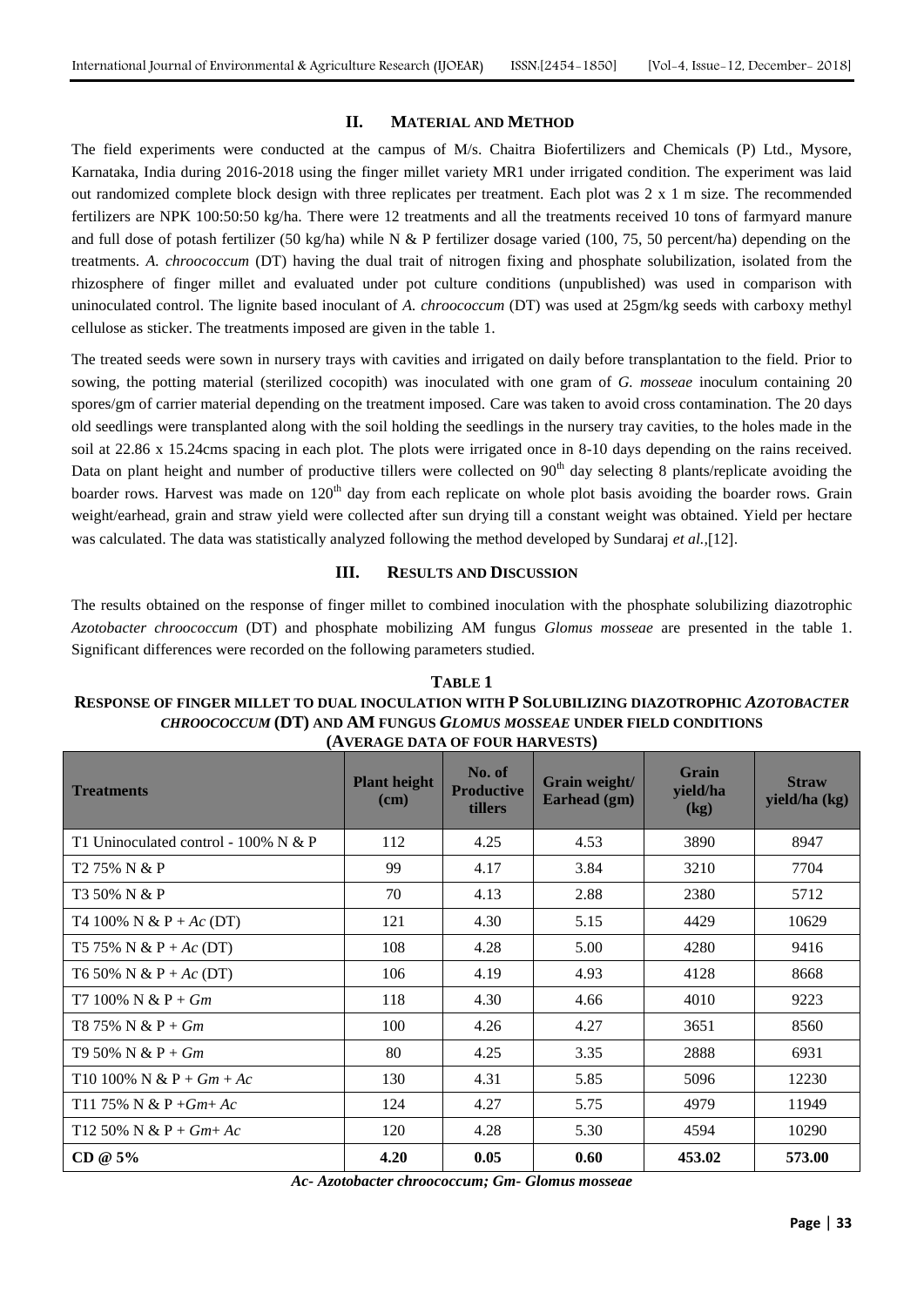

**FIGURE 1: Grain and Straw yield in finger millet in response to combined inoculation with** *A.chroococcum* **(DT) and** *G. mosseae*

# **3.1 Growth Parameters**

Plant height varied significantly in response to combined inoculation in treatments T-10 (130 cm), T-11 (124 cm) and T-12 (120 cm) provided with 100, 75 and 50 percent of the recommended dose of N & P fertilizers (100 : 50 kg/ha) as compared to the uninoculated control T-1 (112 cm) receiving 100% recommended N and P fertilizers. The increase recorded was 16.07, 10.71 and 7.14 percent respectively over control. The plants receiving individual inoculants of *A. chroococcum* (DT) and *G. mosseae* (T-4 and T-7) in presence of 100% N and P also recorded significant increase in height (121 and 118 cm) over control but not over T-10 but were on par with T11 receiving combined inoculation in presence of 75% N and P. Plant height was not significant over control in T-5 and T-8 receiving 75% N and P and T-6 and T-9 with 50% N and P in all treatments inoculated singly with *A. chroococcum* (DT) or *G. mosseae.*

The number of productive tillers per plant ranged from 4.13 in uninoculated treatment (T-3) receiving 50% N and P to 4.31 in T-10 receiving combined inoculation and 100% N and P. The plants receiving combined inoculation in presence of 100% N and P (T-10) produced significantly higher number of tillers (4.31) compared to control and other treatments. The number of tillers in plants provided with single inoculants and  $100\%$  N & P were on par with control. Other treatment was not significant with control.

# **3.2 Yield parameters**

The grain weight per earhead, grain and straw yield per hectare recorded more significant differences among treatments. Grain weight per earhead in plants inoculated combined in presence of graded levels of N and P fertilizers (T10, T11 and T12) increased significantly (5.85, 5.75 and 5.30gm) over control T1 (4.53 gm) by 29.14, 26.93 and 17.20 percent respectively. Among the treatments receiving individual inoculations with 100% N & P, only T4 inoculated with *A. chroococcum* (DT) recorded significant increase (5.15gm) over control with an increase of 13.68% while other treatments were less significant compared to control.

Similar to the trend observed in grain yield per earhead, the grain yield per hectare also showed significant differences among different treatments. Highest increase was recorded in T10 inoculated combined in presence of 100% N and P fertilizers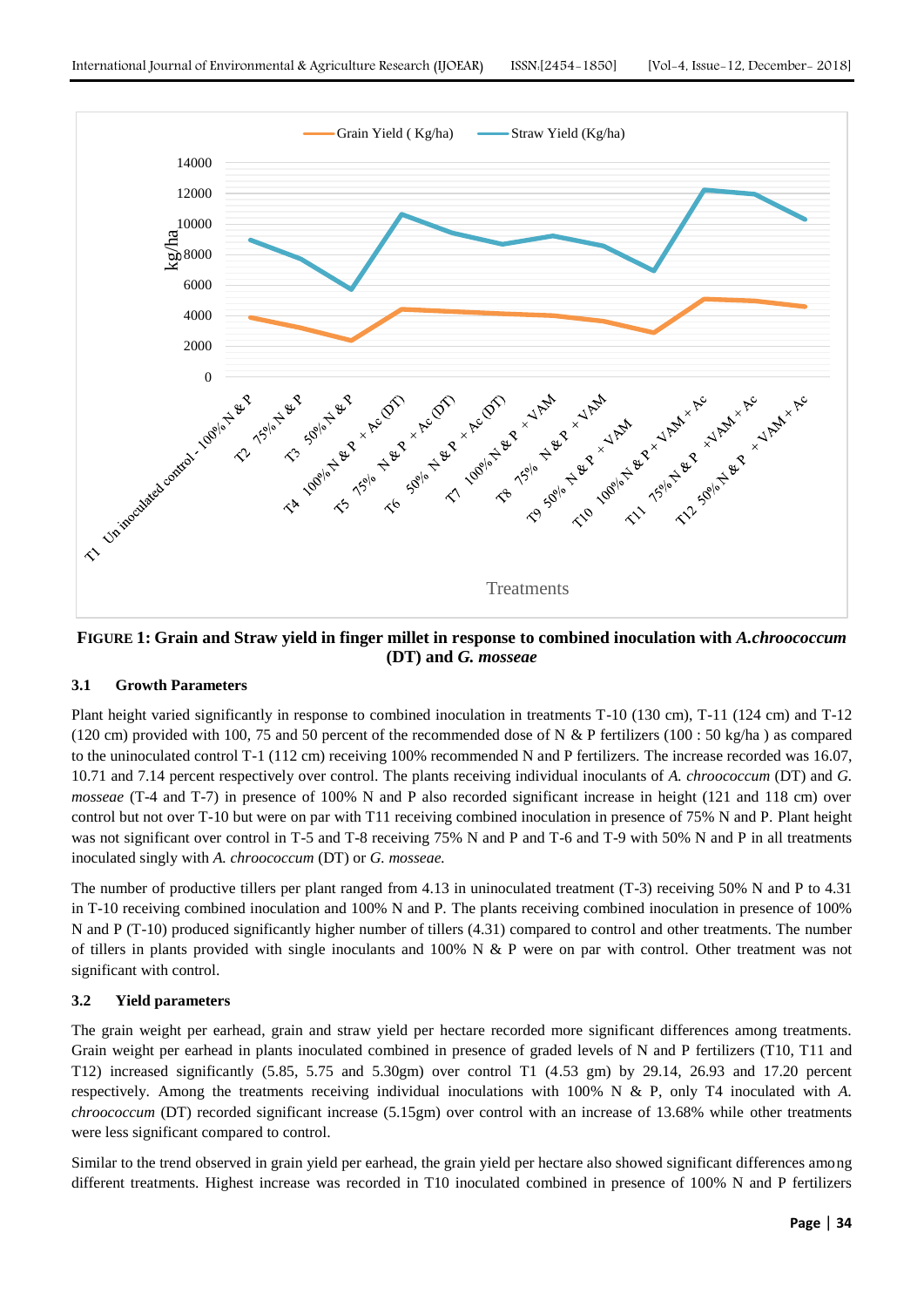yielding 5096 kg/ha followed by T11 (4979 kg) and T12 (4594 kg) provided with 75 and 50 percent N and P inoculated together with *A. chroococcum (DT)* and *G. mosseae* registering an increase of 31.00, 27.99 and 18.10 percent respectively over control. Among the singly inoculated treatments in presence of 100% N and P, T4 with *A. chroococcum* (DT) yielded 4429 kg/ha which was significant over control with an increase of 13.85% while the same inoculant with 75 and 50 percent N and P (T5 and T6) recorded yield which was on par with control but with an increase of 10.02 and 6.2 percent respectively. Other individually inoculated treatments were not significant over control.

Straw yield also registered an improvement in treatments corresponding to those treatments showing increased grain yield. Significant increase was recorded in three treatments T10, T11 and T12 receiving combined inoculation in presence of all the three levels of fertilizers. The yield was 12230, 11949 and 10290 kg/ha, an improvement of 36.69, 33.55 and 15.01 percent over control. The yield levels were significant over all the other inoculated and uninoculated treatments. Straw yield in response to single inoculation with *A. chroococcum* (DT) in presence of 100% N and P (T4) was significant over control with 10,629 kg/ha, an increase of 18.80% while with 75 and 50% N and P (T5 and T6) the yield was on par with control recording 9416 and 8668 kg/ha an increase of 5.24 and 3.12 percent respectively. Straw yield with *G. mosseae* as single inoculant in presence of 100% N and P was on par with control (T1) with 9223 kg/ha, an increase of 7.57% while treatments T8 and T9 with 75 and 50% N and P were not significant over control (fig 1).

The present study reports the synergistic interactions of phosphate solubilizing diazotrophic *A. chroococcum* and the P mobilizing AM fungus *G. mosseae* on grain and straw yield improvement in finger millet. The synergistic interactions between plant growth promoting bacteria and AM fungi on crop plants are on account of a wide range of mechanisms including nitrogen supplementation and available P transportation especially in low fertility soils. A few reports are available on possession of dual traits of P solubilizing abilities in *Azotobacter*, *Azospirillum* species among nitrogen fixers and nitrogen fixing abilities in *Bacillus* species among phosphate solubilizing bacteria and their positive influence in improving crop yield in wheat, maize and finger millet (Kumar *et al.*, [13]; Monica *et al.*, [7]; Rahim *et al.*, [8]; Chandana and Venkataramana, 10). Synergistic interactions between AM fungi and *Azotobacter* having single trait of nitrogen fixation have been reported by Bhagyaraj [11]; Kumar *et al.*, [13]; Rishi *et al.*, [14]. However, there are no such studies on the synergistic interactions involving P-solubilizing diazotrophic *A. chroococcum* in association with AM fungi in crop plants in general and finger millet in particular. This is the first report on such interactions between P solubilizing, *A. chroococcum* and AM fungus *G. mosseae* on finger millet. Several possible mechanisms mediating the interactions have been reported such as nitrogen fixation and hormone production by *Azotobacter* and phosphate acquisition, uptake and transportation by AM fungi and both together stimulating root hair and lateral root formation, and increased root biomass production, expanding the nutrient and water absorptive capacity of root system in the soil and also increased root colonization by AM fungus (Bhagyaraj [11]; Rishi *et al.*, [14]). The results obtained in the present study suggest such interactions between *A*. *chroococcum* (DT) and *G. mosseae* reflecting on the increased grain and straw yield in finger millet. Phosphorus is critical for biological nitrogen fixation (Singleton *et al.*, [15] and Arun[16]). The presence of both the traits in *A. chroococcum* (DT) act complementarily in increasing nitrogen fixation as the phosphorus required is made available by the same bacterium through P-solubilization. The AM fungi not only absorb the soil available P but also the P released through solubilization process by the bacterium. The increments in grain and straw yield recorded in the present study can be attributed to the above mechanisms. The study also reports an important finding that 25 to 50% of N and P fertilizers can be reduced in presence of these organisms thus saving money on fertilizers without reduction in the yield parameters. It can be concluded that the P solubilizing diazotrophic *A. chroococcum* (DT) can be the next generation microbial inoculant for sustainable finger millet production with enhanced activity in combination with AM fungus *G. mosseae*. The combination not only helps in supplementing the N  $\&$  P nutrients under subsistence farming but also to reduce their application under affluent farming.

#### **REFERENCES**

- [1] Anonymous, Agriculture Statistics, Dept. of Agriculture, Government of Karnataka, India, 2017.
- [2] A.K. Halder, A. K. Mishra, P. Bhattacharyya, and P.K. Chakrabartty, "Solubilization of rock phosphate by *Rhizobium* and *Bradyrhizobium*," *J. Gen. Appl. Microbiol.,*vol.36, 1990, pp. 81-92.
- [3] M.H. Abd-alla, "Phosphates and nitrification of organic phosphorus by *Rhizobium* biovar *viceae*," *Letters in Appl. Microbiology*, vol. 18, 1994a, pp.294-296.
- [4] M.H. Abd-alla, "Solubilization of rockphosphate by *Rhizobium* and *Bradyrhizobium", Folia Microbiologica*, vol.39, 1994b, 130-134.
- [5] S. Sheshadri, R. Muthukumaraswamy, C. Lakshminarasimhan, and S.Ignacimuthu, "Solubilization of inorganic phosphates by *Azospirillum halopraeferans,"Curr Sci.*, vol. 79, 2000, pp. 565-567.